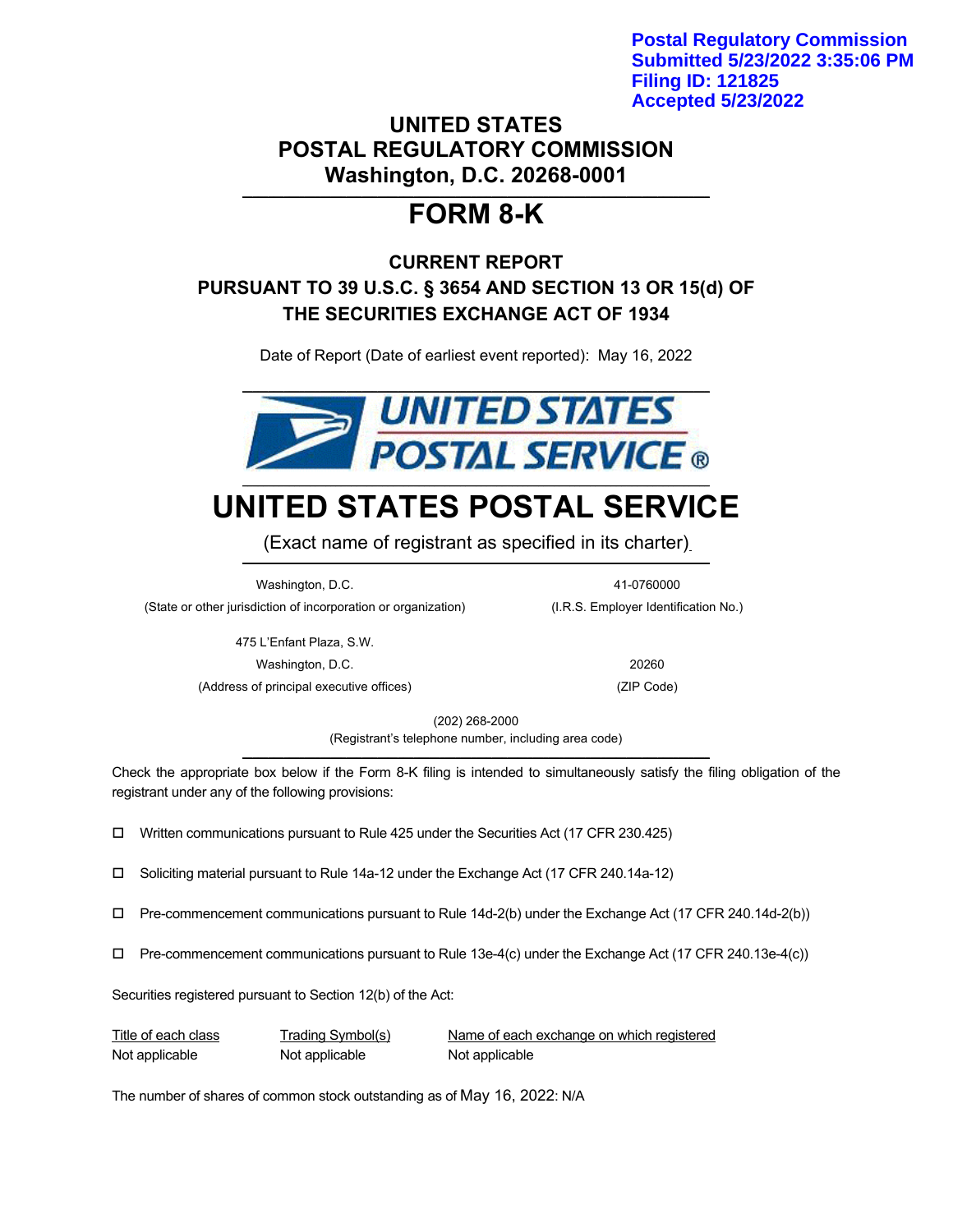#### **Item 8.01 Other Events.**

On May 16, 2022, the President of the United States appointed Dan Tangherlini and Derek Kan to be Governors of the United States Postal Service for terms expiring December 2027 and December 2028, respectively. The committees of the Board of Governors on which Mr. Tangherlini and Mr. Kan will serve will be determined at a later date. Mr. Tangherlini took the oath of office on May 17, 2022. Mr. Kan took the oath of office on May 19, 2022. Now that they are sworn in, each has the full authority to carry out the responsibilities of the office of Governor.